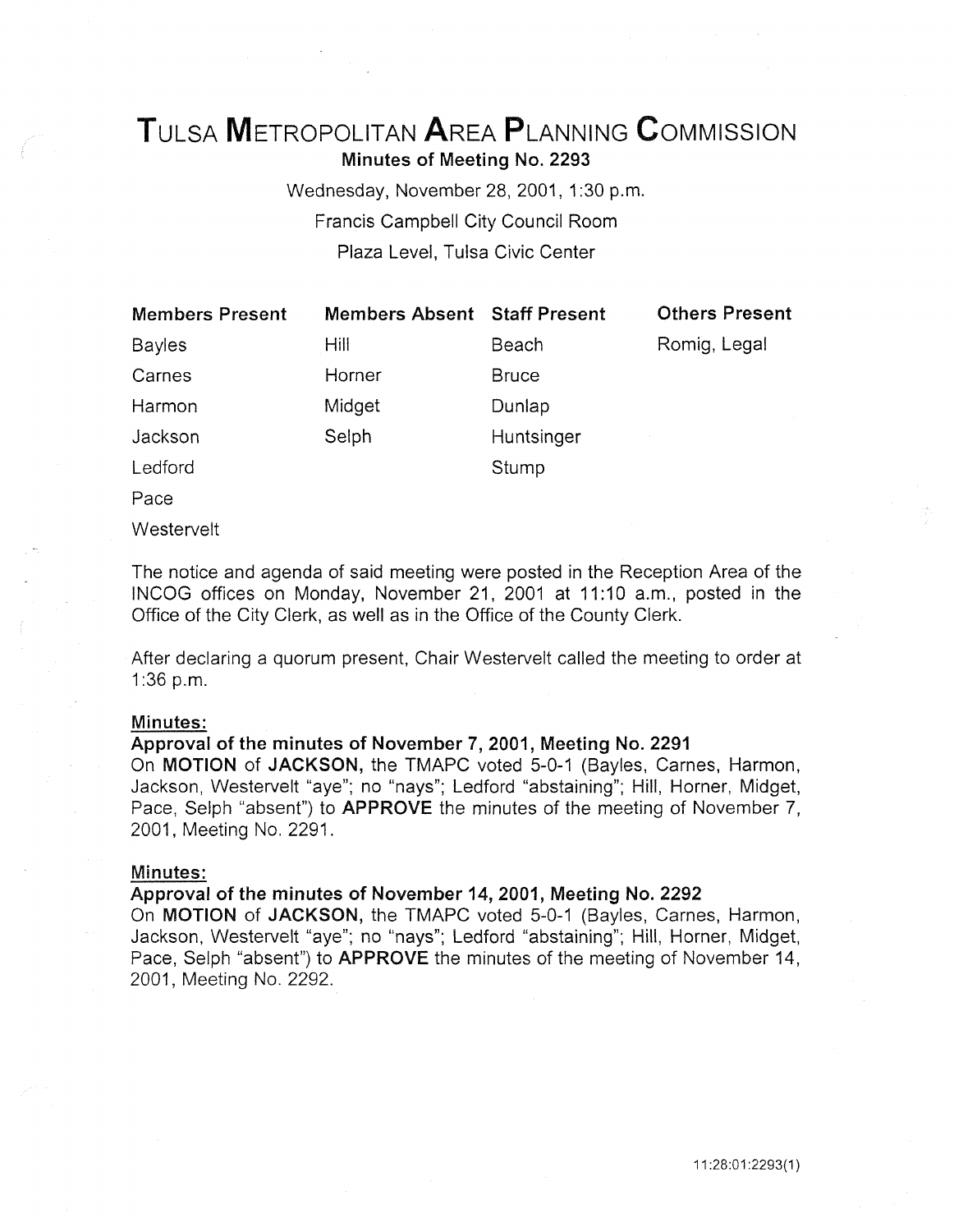# REPORTS:

# Chairman's Report:

Mr. Westervelt reported that there are several items on the agenda requesting a continuance.

Trinity Park East (3304) (PD-16) (CD-6) Location: South of Pine Street and West of 129<sup>th</sup> East Avenue

There were no interested parties wishing to speak.

Stricken.

\* \* \* \* \* \* \* \* \* \* \* \*

Tall Grass- PUD 579A (784} (PD-18) (CD-8) Location: Northwest corner of 81<sup>st</sup> Street & Mingo Valley Expressway

There were no interested parties wishing to speak.

# TMAPC Action; 6 members present:

On MOTION of CARNES, the TMAPC voted 5-0-1 (Bayles, Carnes, Harmon, Jackson, Westervelt "aye"; no "nays"; Ledford "abstaining"; Hill, Harmon, Midget, Pace, Selph "absent") to **CONTINUE** the preliminary plat for Tall Grass to December 19,2001 at 1:30 p.m.

\* \* \* \* \* \* \* \* \* \* \* \*

APPLICATION NO.: PUD-599-A-1

MINOR AMENDMENT

Applicant: John W. Moody

(PD-18) (CD-8)

Location: West of southwest corner of East 61<sup>st</sup> Street and South 104<sup>th</sup> East Avenue

Mr. Westervelt stated that the applicant and staff have requested a continuance to December 5, 2001.

# There were no interested parties wishing to speak.

# TMAPC Action; 6 members present:

On MOTION of CARNES, the TMAPC voted 6-0-0 (Bayles, Carnes, Harmon, Jackson, Ledford, Westervelt "aye"; no "nays"; none "abstaining"; Hill, Harmon, Midget, Pace, Selph "absent") to **CONTINUE** of the minor amendment for PUD-599-A-1 to December 5, 2001 at 1:30 p.m.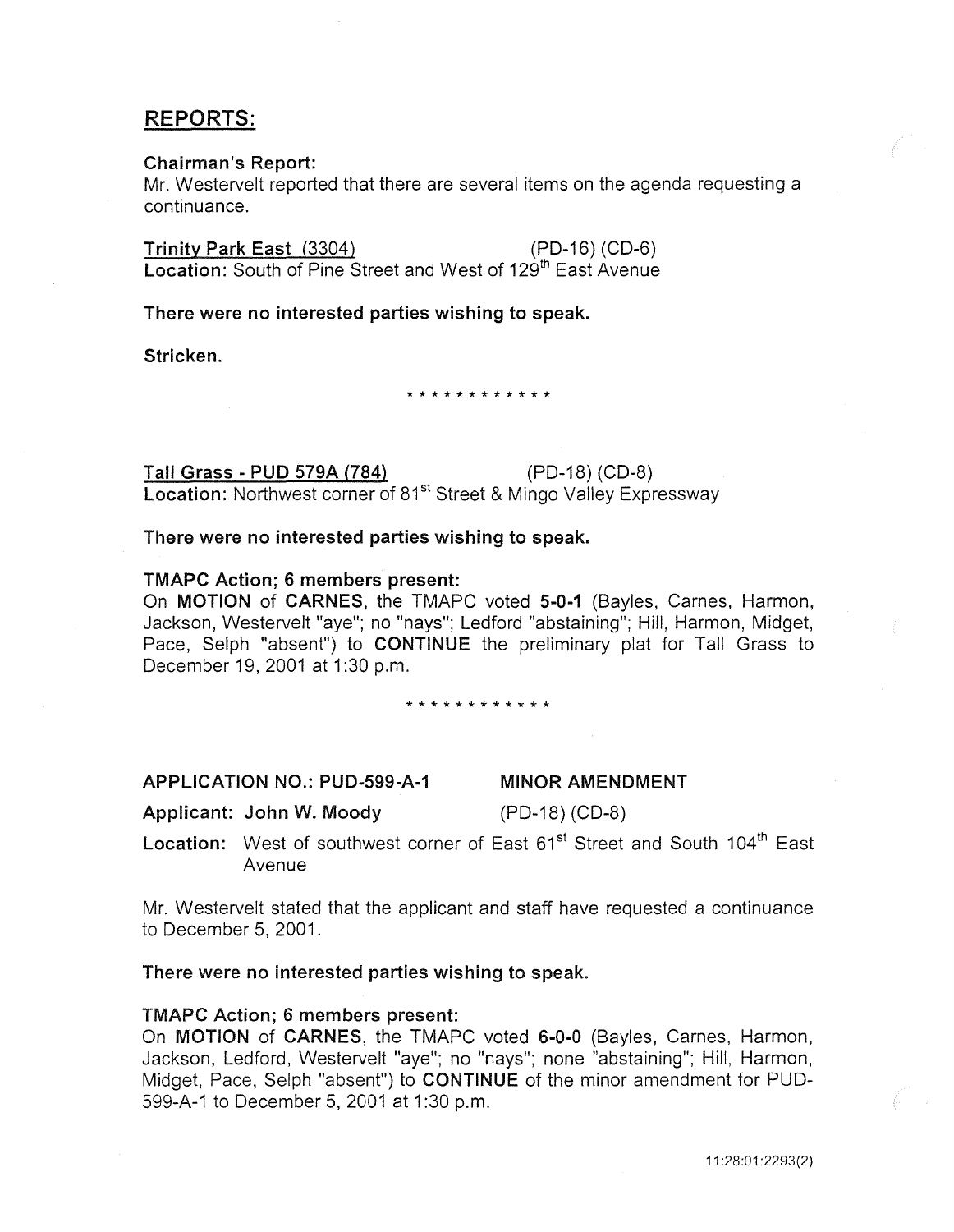#### APPLICATION NO.: PUD-514-1 MINOR AMENDMENT

#### Applicant: Roy D. Johnsen (PD-6) (CD-7)

Location: Northeast corner of East 33<sup>rd</sup> Street and South Yale Avenue

# Staff Recommendation:

Applicant and staff requested a continuance to December 5, 2001.

#### There were no interested parties wishing to speak.

#### TMAPC Action; 6 members present:

On MOTION of CARNES, the TMAPC voted 6-0-0 (Bayles, Carnes, Harmon, Jackson, Ledford, Westervelt "aye"; no "nays"; none "abstaining"; Hill, Harmon, Midget, Pace, Selph "absent") to CONTINUE of the minor amendment for PUD-514-1 to December 5, 2001 at 1:30 p.m.

#### \* \* \* \* \* \* \* \* \* \* \* \*

#### Director's Report:

Mr. Stump reported that there are several TMAPC items on the City Council agenda for Thursday, November 29, 2001. He indicated that Mr. Dunlap would be attending the City Council meeting.

#### \* \* \* \* \* \* \* \* \* \* \* \*

Ms. Pace in at 1:36 p.m.

# SUBDIVISIONS:

# LOT-SPLITS FOR WAIVER OF SUBDIVISION REGULATIONS: L-19308 - White Surveying (PD-16) (PD-3) Location: West of the northwest corner of Ute Place and Joplin

# Staff Recommendation:

A lot-split application has been filed to exchange parts of Lots A and B so that the property line will follow an existing fence. Lot A is currently vacant and located within the floodplain and Lot B is being used as a storage yard. There are no plans to develop either property.

During review of this application, it was noted that access to a main sewer line was required to approve the lot-split. Given that there is no current sewer service to the property, with no intentions to develop it, the applicant is seeking a waiver of the Subdivision Regulations 6.5.4.(d) requiring sewer/septic on each tract.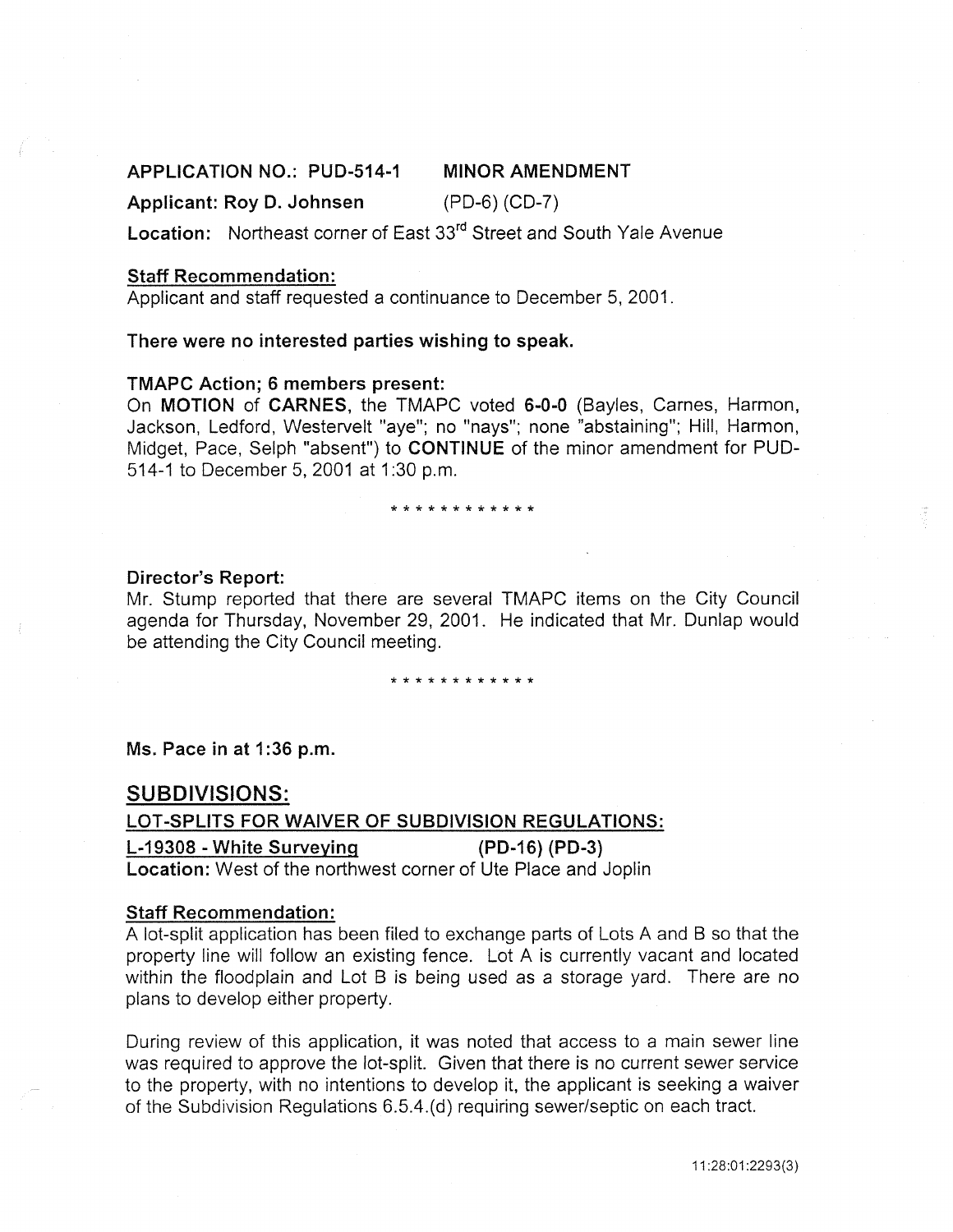The Technical Advisory Committee had no questions or concerns regarding this lot-split. Staff believes this lot-split would not have an adverse effect on the surrounding properties and would therefore recommend **APPROVAL** of the waiver of Subdivision Regulations and of the lot-split with the condition that verbiage be included on the deeds that a sewer main line extension will be required should the property be developed.

Mr. Beach indicated that there is a dispute between the applicant and the adjoining property owners to the north. He stated that the applicant and interested parties would have to explain their issues.

#### Applicant's Comments:

Mike Mararra, White Surveying, 9936 East 55<sup>th</sup> Place, Tulsa, Oklahoma 74145, stated that his client is the owner of the south property. White Surveying was hired to facilitate new property lines more closely rather than following the existing fence lines. He explained that he did sign off on the application that the owner approves of the lot-split application, but it was probably an oversight on his part not realizing that he was dealing with two property owners. He commented that his client indicated that the north property owners were in agreement with the lot-split. He suggested that the application be stricken or delayed.

#### TMAPC Comments:

Mr. Westervelt suggested that the interested parties explain their opposition and then determine if the application should be stricken or continued.

#### Interested Parties Comments:

Helen Bailey, 34 North Joplin, Tulsa, Oklahoma 74115, stated that there is an existing fence that has been in existence since 1960. She explained that there is a road that cuts through her property, which the applicant uses to access his property. She explained that since the road and the fence line has been in existence since the 1960's she understood that the applicant owns the road and in return she owns the triangle property indicated on the site plan. She stated that this arrangement has been that way since 1960 and she would like it to remain that way.

Ms. Bailey stated that the applicant could have the land south of the existing fence line.

# TMAPC Comments:

Mr. Westervelt asked Ms. Bailey if she was in agreement with the lot-split, but not in agreement with the boundary lines that have been rendered on the submitted site plan. In response, Ms. Bailey answered affirmatively.

Ms. Bailey stated that the applicant was supposed to present his proposal to her lawyer, but failed to do so.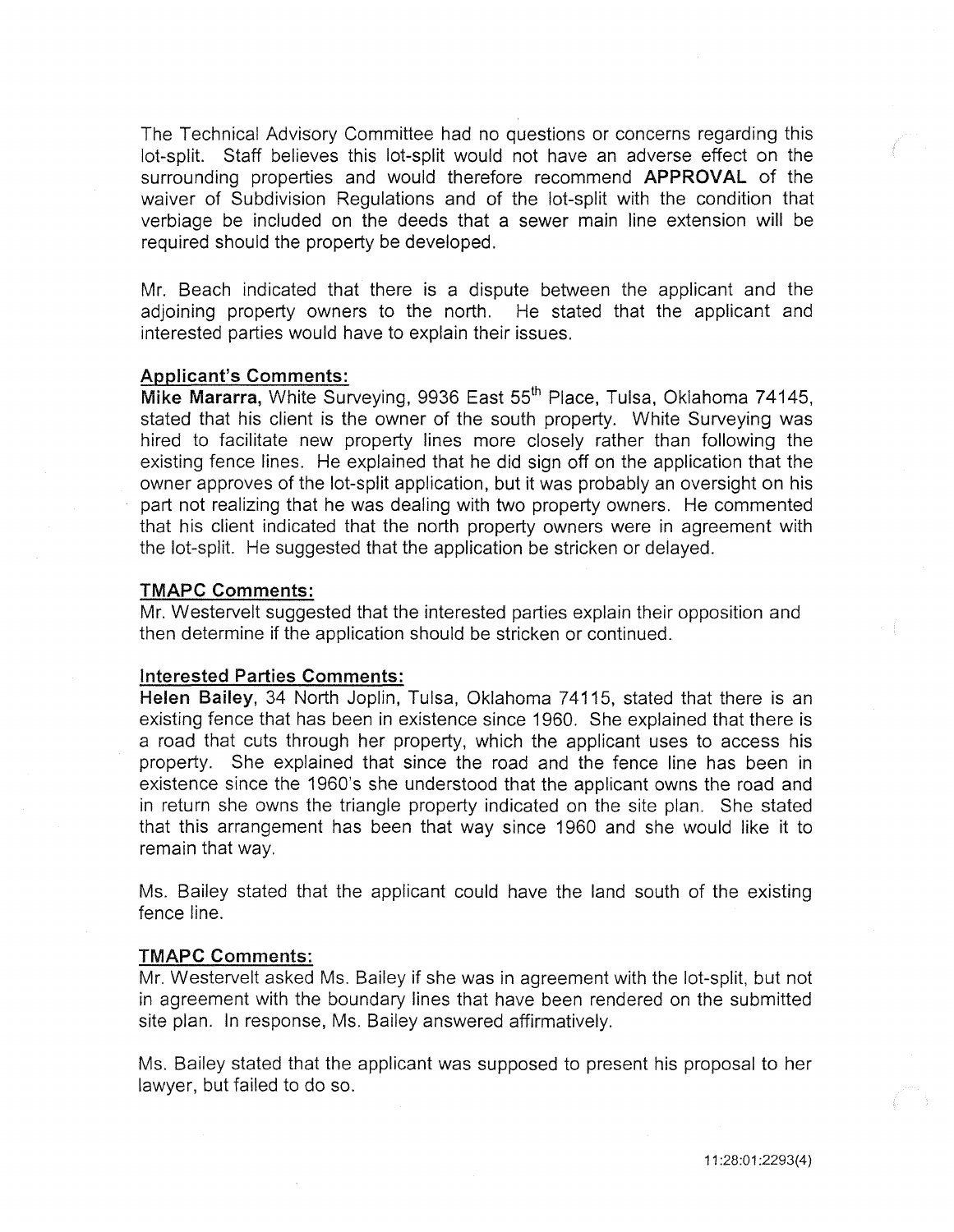# Applicant's Rebuttal:

Mr. Mararra stated that he believes that his client should have instructed him to write the legal description to follow the existing fence line exactly, rather than the proposal.

#### TMAPC Comments:

Mr. Westervelt suggested that this application be continued in order to allow the applicant and the interested parties to work out the issues regarding the fence line and road.

Both parties agreed to a continuance.

# TMAPC Action; 7 members present:

On MOTION of HARMON, the TMAPC voted 7-0-0 (Bayles, Carnes, Harmon, Jackson, Ledford, Pace, Westervelt "aye"; no "nays"; none "abstaining"; Hill, Horner, Midget, Selph "absent") to CONTINUE the lot-split for waiver of Subdivision Regulations for L-19308 to December 19, 2001 at 1:30 p.m.

#### \* \* \* \* \* \* \* \* \* \* \* \*

#### PRELIMINARY PLAT:

Huang Mini-Storage- (683) (PD-18) (CD-9) Location: 6435 South Peoria Avenue

#### Staff Recommendation:

This plat consists of one lot in one block on 4.01 acres. The property will be developed for mini-storage uses. It's surrounded by residential properties on the east side of Peoria and commercial and office uses on the west.

The following were discussed November 15, 2001 at the Technical Advisory Committee (TAC) meeting:

# 1. Zoning:

Staff: This property is zoned RM-1, RM-2, and CS. The CS portion is subject to plat. The plat was waived on the RM-2 portion. There are no zoning related issues.

# 2. Streets/access:

Staff: The 10' x 20' piece of property on the westerly southwest corner is being dedicated for Peoria right-of-way. The access is shown at 50' instead of the standard 40'.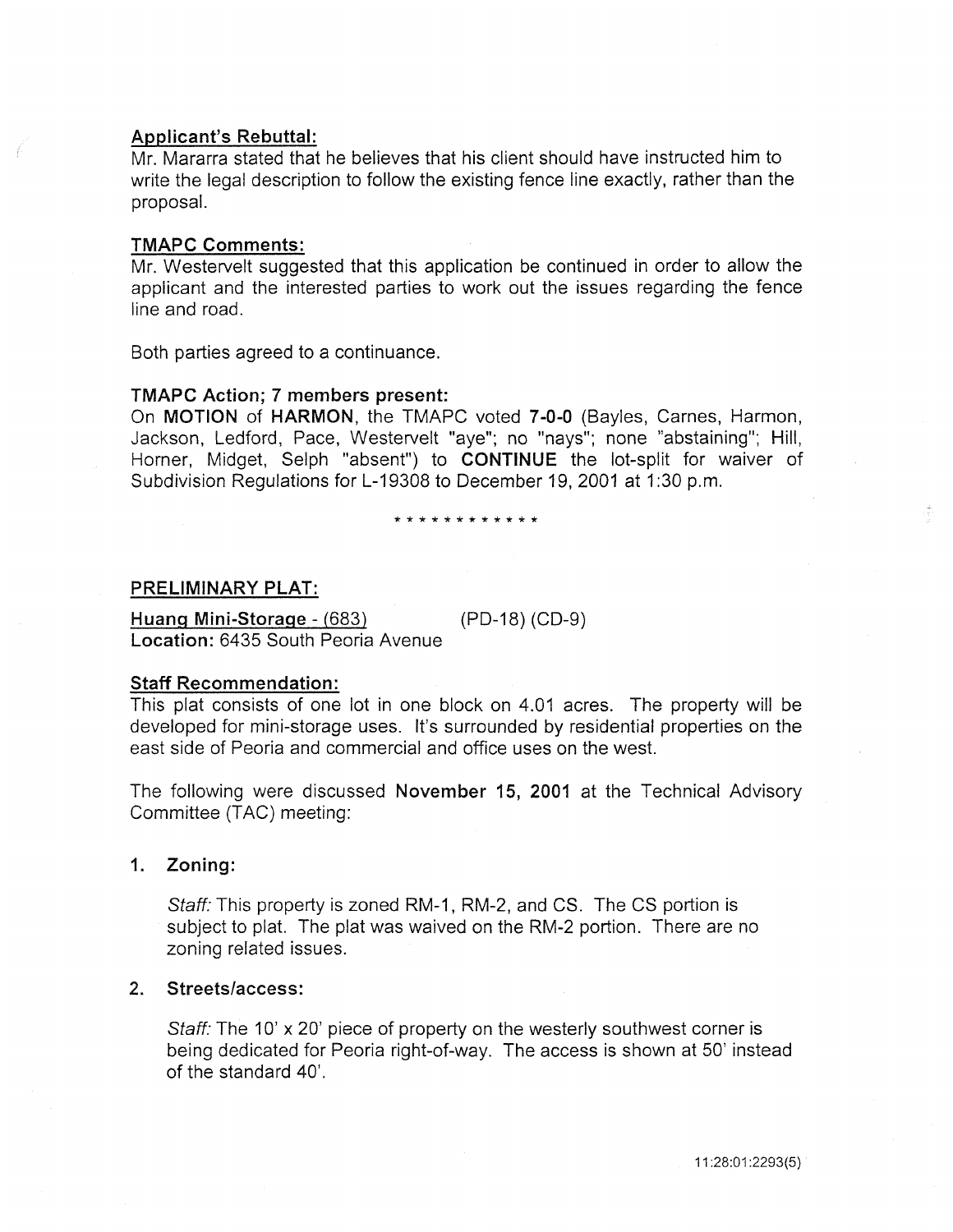Public Works: Access should be reduced to standard 40'; change language in first line, Section 1.A.1. to read "... dedicate for the public use, right-of-way designated as South Peoria Avenue..."; fix typo related to 10'x20' right-ofway dedication from 30' as written to 20' as intended.

Applicant: No objections stated.

#### 3. Sewer:

Staff: No additional information.

Public Works: Sewer main extension required.

Applicant: No objections stated.

#### 4. Water:

Staff: No additional information.

Public Works: Might require fire protection; 20' restricted water line easement required.

Applicant: No objections stated.

#### 5. Storm Drainage:

Staff: No additional information.

Public Works: PFPI required for Peoria ditch improvements; fees in lieu of detention permissible; overland drainage easement with appropriate covenant language needed.

Applicant: No objections stated.

#### 6. Franchise Utilities:

Staff: No additional information.

Franchise Utilities: No comments or concerns.

Applicant: No comments or concerns.

# 7. Other:

Staff: Add 50' building line along Peoria.

Staff recommends APPROVAL of the preliminary plat subject to the special and standard conditions below.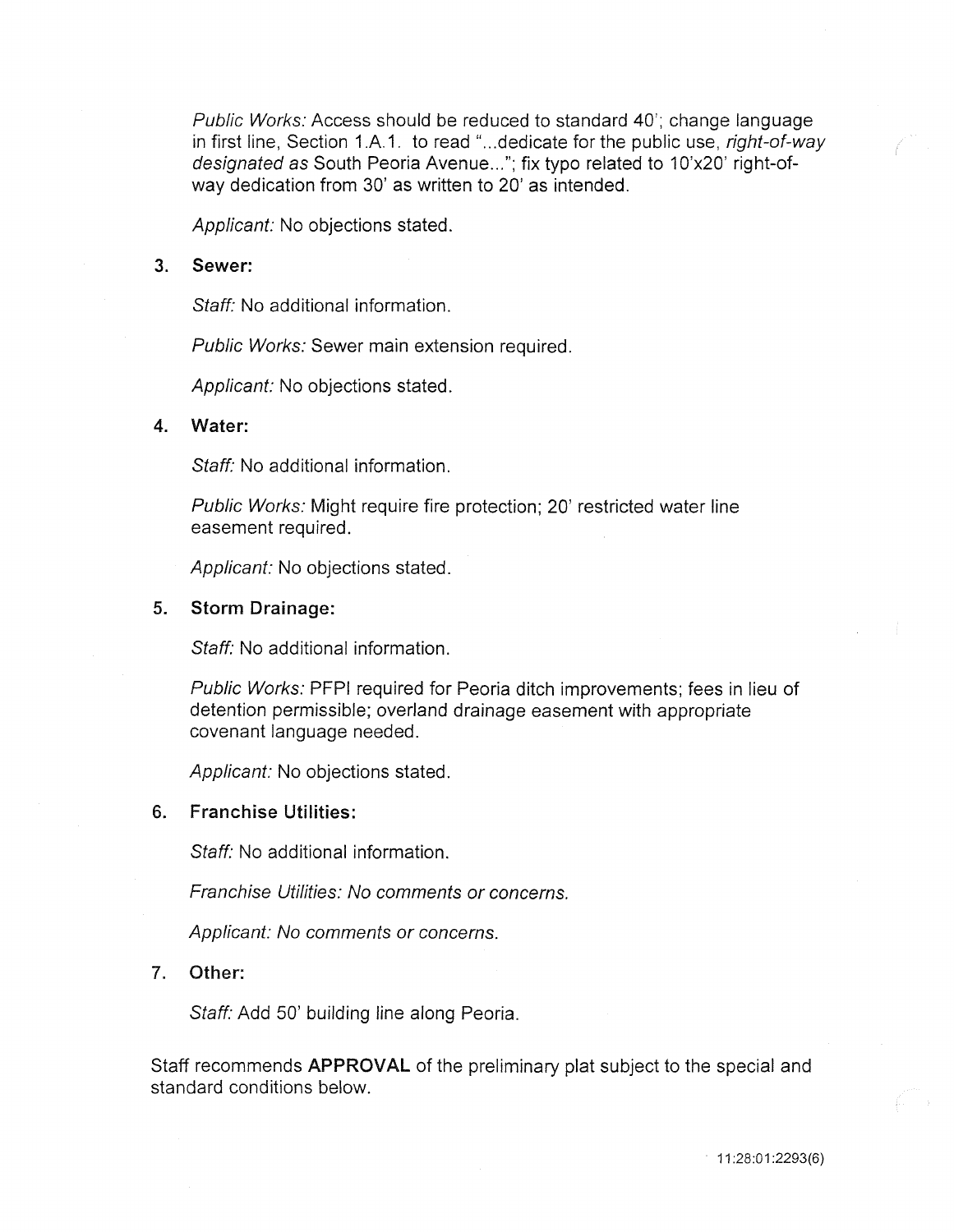# Waivers of Subdivision Regulations:

1. None requested.

# Special Conditions:

- 1. Reduce access width to 40'; change right-of-way dedication language as described by Traffic Engineering in TAC comments.
- 2. Provide additional water and storm drainage easements as required by Public Works.

# Standard Conditions:

- 1. Utility easements shall meet the approval of the utilities. Coordinate with Subsurface Committee if underground plant is planned. Show additional easements as required. Existing easements shall be tied to or related to property line and/or lot lines.
- 2. Water and sanitary sewer plans shall be approved by the Public Works Department prior to release of final plat. (Include language for W/S facilities in covenants.)
- 3. Pavement or landscape repair within restricted water line, sewer line, or utility easements as a result of water or sewer line or other utility repairs due to breaks and failures, shall be borne by the owner(s) of the lot(s).
- 4. Any request for creation of a Sewer Improvement District shall be submitted to the Public Works Department Engineer prior to release of final plat.
- 5. Paving and/or drainage plans (as required) shall be approved by the Public Works Department.
- 6. Any request for a Privately Financed Public Improvement (PFPI) shall be submitted to the Public Works Department.
- 7. A topography map shall be submitted for review by TAC (Subdivision Regulations). (Submit with drainage plans as directed.)
- 8. Street names shall be approved by the Public Works Department and shown on plat.
- 9. All curve data, including corner radii, shall be shown on final plat as applicable.
- 10. Bearings, or true N/S, etc., shall be shown on perimeter of land being platted or other bearings as directed by the County Engineer.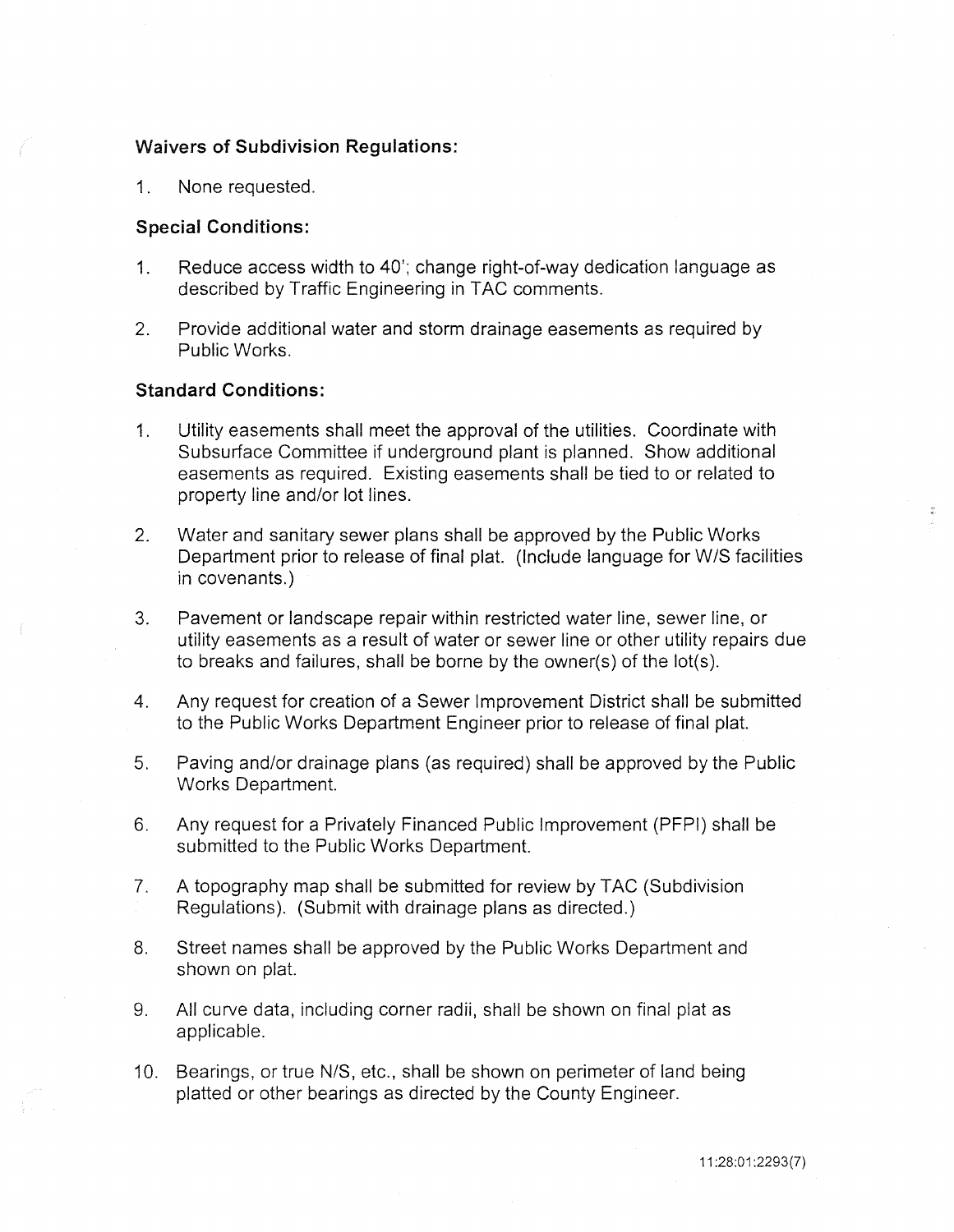- 11. All adjacent streets, intersections and/or widths thereof shall be shown on plat.
- 12. It is recommended that the developer coordinate with the Public Works Department during the early stages of street construction concerning the ordering, purchase and installation of street marker signs. (Advisory, not a condition for plat release.)
- 13. It is recommended that the applicant and/or his engineer or developer coordinate with the Tulsa City/County Health Department for solid waste disposal, particularly during the construction phase and/or clearing of the project. Burning of solid waste is prohibited.
- 14. The method of sewage disposal and plans therefore shall be approved by the City/County Health Department. [Percolation tests (if applicable) are required prior to preliminary approval of plat.]
- 15. The owner(s) shall provide the following information on sewage disposal system if it is to be privately operated on each lot: type, size and general location. (This information to be included in restrictive covenants on plat.)
- 16. The method of water supply and plans therefore shall be approved by the City/County Health Department.
- 17. All lots, streets, building lines, easements, etc., shall be completely dimensioned.
- 18. The key or location map shall be complete.
- 19. A Corporation Commission letter, Certificate of Non-Development, or other records as may be on file, shall be provided concerning any oil and/or gas wells before plat is released. (A building line shall be shown on plat on any wells not officially plugged. If plugged, provide plugging records.)
- 20. A "Letter of Assurance" regarding installation of improvements shall be provided prior to release of final plat. (Including documents required under 3.6.5 Subdivision Regulations.)
- 21. Applicant is advised of his responsibility to contact the U.S. Army Corps of Engineers regarding Section 404 of the Clean Waters Act.
- 22. All other Subdivision Regulations shall be met prior to release of final plat.

The applicant indicated his agreement with staff's recommendation.

There were no interested parties wishing to speak.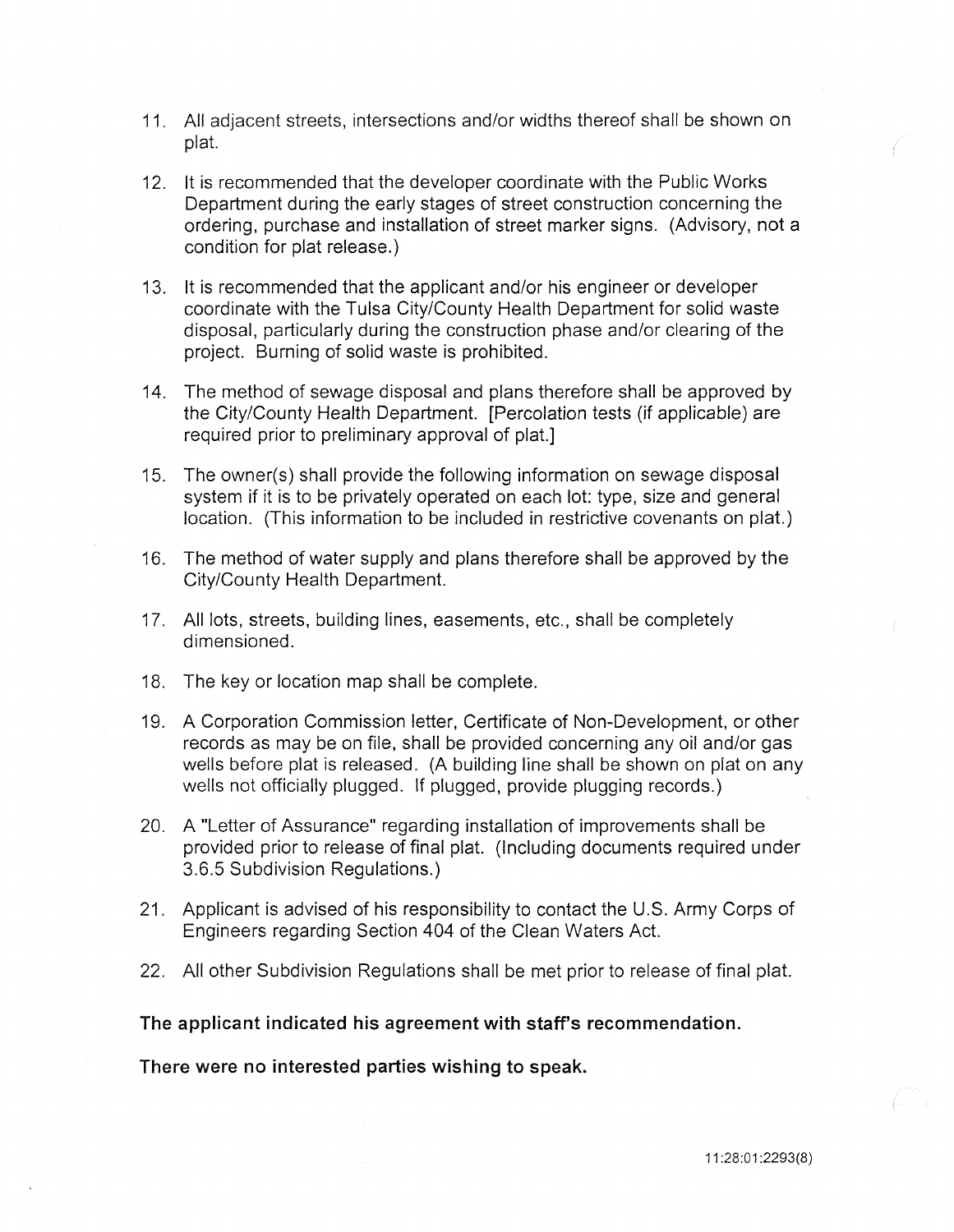# TMAPC Action; 7 members present:

On MOTION of CARNES, TMAPC voted 7-0-0 (Bayles, Carnes, Harmon, Jackson, Ledford, Pace, Westervelt "aye"; no "nays"; none "abstaining"; Hill, Horner, Midget, Selph "absent") to APPROVE the preliminary plat for Huang Mini-Storage, subject to special conditions and standard conditions as recommended by staff.

\* \* \* \* \* \* \* \* \* \* \* \*

#### PLAT WAIVER:

 $PUD-639 - (1392)$  (PD-6)(CD-9) Location: Southeast corner of 23<sup>rd</sup> and Main Streets

# Staff presented the following information at the Technical Advisory Committee (TAC) meeting of 11/01/01.

# GENERAL

The subject property is the site of the former Akdar Temple and is bounded on the north by 21<sup>st</sup> Street, on the east by Boston Avenue, on the west by Main Street and on the south by 22<sup>nd</sup> Street. The existing buildings (Temple and two single-family homes) and parking have been removed.

The site includes part of block 1 of the Boston Addition and all of block 2 of the Third Amended Plat of the Riverside Drive Addition.

# PURPOSE

The purpose of the request is construction of the Portifino Villas, a fifteen-story town home community.

### ZONING

The site is currently zoned OL, OM, RM-2 with PUD overlay.

The surrounding area is zoned RM-2, OLand OM.

#### **STREETS**

The site will be accessed from Boston Avenue and Main Street.

The applicant will be required to dedicate five feet along 21<sup>st</sup> Street.

## SEWER and WATER

Sanitary sewer and water are present on site – existing easements may require vacation.

#### STORM DRAIN

Staff does not have information on proposed drainage/detention.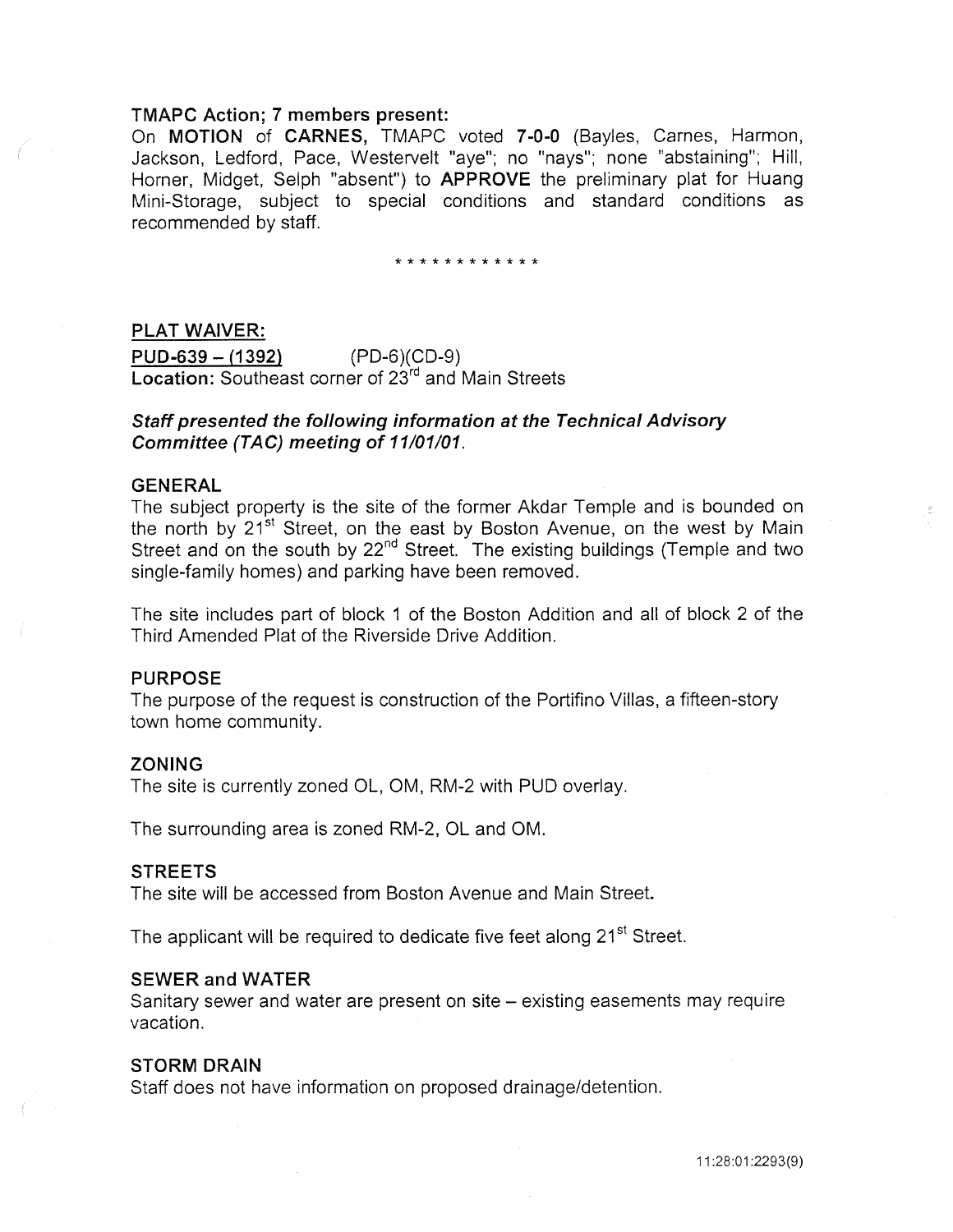# **UTILITIES**

A PSO (AEP) easement is present across the center of the site from east to west, which appears to require relocation.

# **Staff provides the following information from TAC.**

# **STREETS:**

Access points to the site should be recorded as limits of no access.

Five feet (5') should be dedicated along  $21<sup>st</sup>$  Street and 30' radius returns should be dedicated at all corners.

#### **STORM DRAIN:**

A PFPI will be required as will as on-site detention.

#### **RECOMMENDATION:**

Based on discussion with the individuals who will review and approve the changes and the following checklist, which reflects the policies of TMAPC, staff recommends **APPROVAL** of the request for plat waiver with the following conditions:

Recordation of access points to the site.

Dedication of five feet along the south side of 21<sup>st</sup> Street and 30' radius returns at all corners.

On-site detention and PFPI to satisfaction of Public Works Department.

Recordation of PUD standards.

It shall be the policy of the Tulsa Metropolitan Area Planning Commission that all requests for plat waivers shall be evaluated by the staff and by the Technical Advisory Committee based on the following list. After such evaluation, TMAPC staff shall make a recommendation to the TMAPC as to the merits of the plat waiver request accompanied by the answers to these questions:

#### A YES answer to the following 3 questions would generally be FAVORABLE to a plat waiver:

|    |                                                                                                  | Yes | NO. |
|----|--------------------------------------------------------------------------------------------------|-----|-----|
|    | Has Property previously been platted?                                                            |     |     |
|    | Are there restrictive covenants contained in a previously filed plat?                            |     |     |
| 3. | Is property adequately described by surrounding platted properties or street<br>R <sub>M</sub> ? |     |     |

A YES answer to the remaining questions would generally NOT be favorable to *a* plat waiver: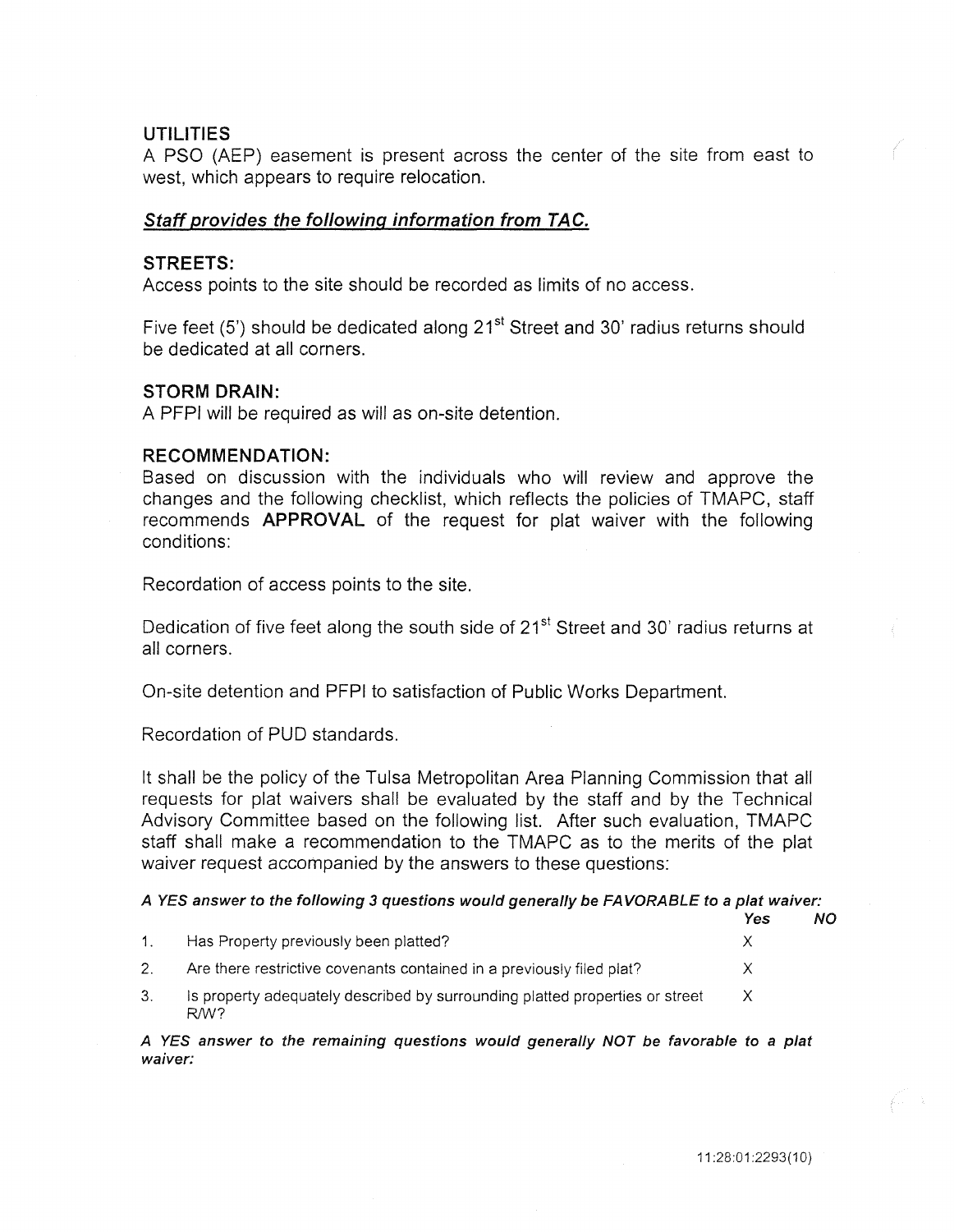| 4.             | Is right-of-way dedication required to comply with major street X<br>and highway Plan?            |   |          |
|----------------|---------------------------------------------------------------------------------------------------|---|----------|
| 5.             | Will restrictive covenants be filed by separate instrument?                                       | X |          |
| 6.             | Infrastructure requirements:                                                                      |   |          |
|                | a) Water                                                                                          |   |          |
|                | i. Is a main line water extension required?                                                       |   | $\chi$   |
|                | ii. Is an internal system or fire line required?                                                  |   | $\chi$   |
|                | iii. Are additional easements required?                                                           |   | X        |
|                | b) Sanitary Sewer                                                                                 |   |          |
|                | i. Is a main line extension required?                                                             |   | $\sf X$  |
|                | ii. Is an internal system required?                                                               |   | X.       |
|                | iii Are additional easements required?                                                            |   | $\chi$   |
|                | c) Storm Sewer                                                                                    |   |          |
|                | i. Is a P.F.P.I. required?                                                                        | X |          |
|                | ii. Is an Overland Drainage Easement required?                                                    |   |          |
|                | iii. Is on site detention required?                                                               | X |          |
|                | iv. Are additional easements required?                                                            |   | $\chi$   |
| 7 <sub>1</sub> | Floodplain                                                                                        |   |          |
|                | a) Does the property contain a City of Tulsa (Regulatory)<br>Floodplain?                          |   | $\times$ |
|                | b) Does the property contain a F.E.M.A. (Federal) Floodplain?                                     |   | X.       |
| 8.             | Change of Access                                                                                  |   |          |
|                | a) Are revisions to existing access locations necessary?                                          | Χ |          |
| 9.             | Is the property in a P.U.D.?                                                                      | Χ |          |
|                | a) If yes, was plat recorded for the original P.U.D.                                              |   | X.       |
| 10.            | Is this a Major Amendment to a P.U.D.?                                                            |   | X.       |
|                | a) If yes, does the amendment make changes to the proposed<br>physical development of the P.U.D.? |   | X.       |

If, after consideration of the above criteria, a plat waiver is granted on unplatted properties, a current ALTA/ACSM/NSPS Land Title Survey (and as subsequently revised) shall be required. Said survey shall be prepared in a recordable format and filed at the County Clerk's office.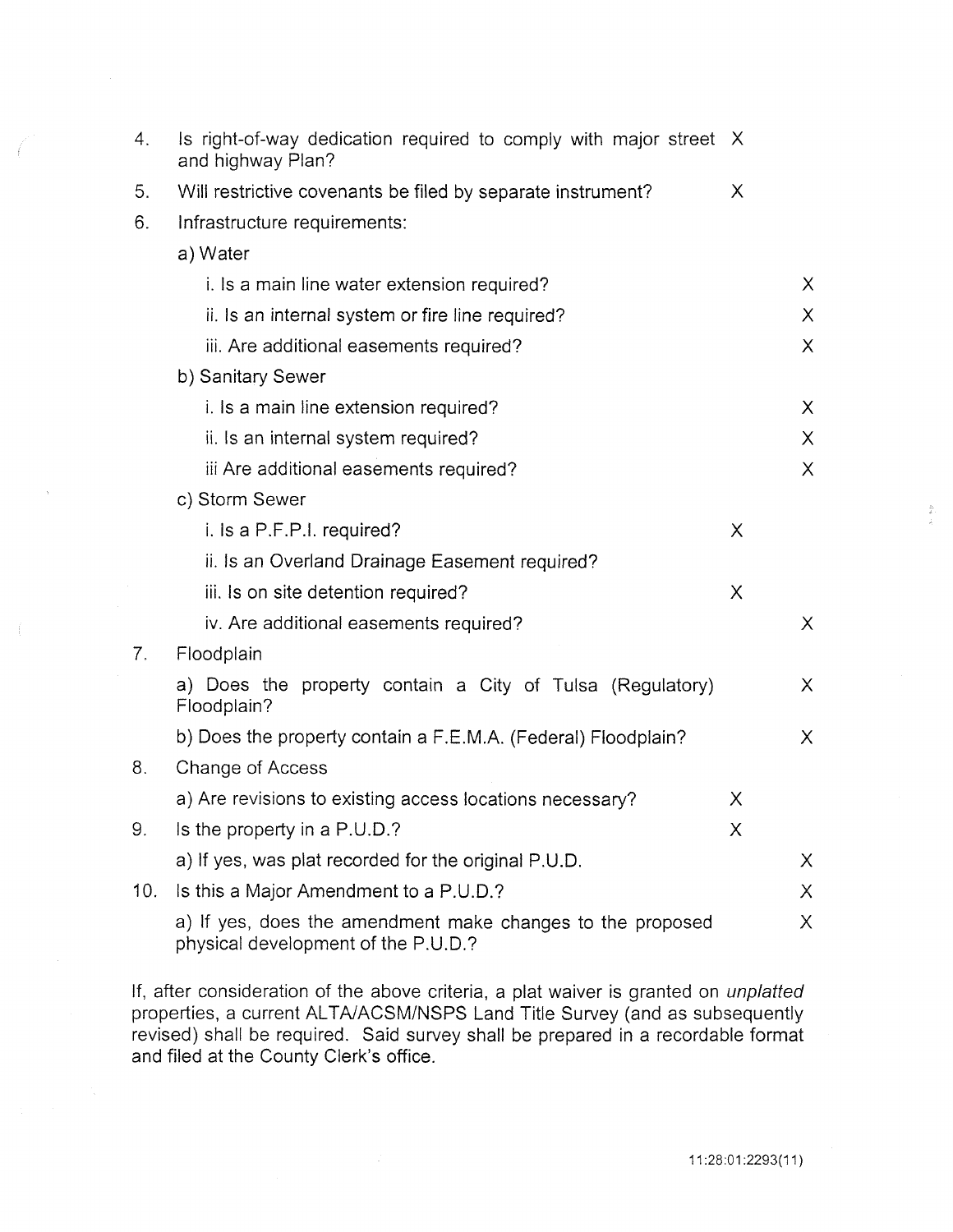# TMAPC Comments:

Mr. Harmon stated that there seems to be too many separate instruments to be filed. In response, Mr. Bruce stated that staff has discussed this with the Public Works Department and separate instruments are easily handled. Mr. Bruce explained that there would only be two or three separate instruments.

Mr. Stump stated that this application is a good example of a problem with State legislation regarding vacating a plat or replatting a piece of property. indicated that a meeting was held earlier today regarding this issue and there are interested parties that would like to have the law revised. He stated that obviously it would be better to replat this property, but because it is a part of a larger subdivision, it becomes onerous. Staff is willing to approve the plat waiver in order to encourage infill development.

# The applicant indicated his agreement with staff's recommendation.

## There were no interested parties wishing to speak.

# TMAPC Action; 7 members present:

On MOTION of CARNES, TMAPC voted 7-0-0 (Bayles, Carnes, Harmon, Jackson, Ledford, Pace, Westervelt "aye"; no "nays"; none "abstaining"; Hill, Horner, Midget, Selph "absent") to APPROVE the plat waiver for PUD-639, subject to conditions as recommended by staff.

#### \* \* \* \* \* \* \* \* \* \* \* \*

# ZONING PUBLIC HEARING

APPLICATION NO.: PUD-378-A-6

# MINOR AMENDMENT

Applicant: Don East

(PD-26) (CD-8)

Location: 10131 South 78<sup>th</sup> East Avenue

# Staff Recommendation:

The applicant is requesting a minor amendment to change the building envelope for Lot 10, Block 1, for residential construction in The Village addition.

The site plan proposed will change the north-building envelope within the eastern 37 feet of the lot from 25 feet to 9.60 feet. The site plan also proposes that the southern building envelope within the eastern 32.70 feet of the lot be 7.60 feet instead of the ten feet required.

Staff views the request to be an acceptable amendment with no detriment to surrounding neighbors and recommends APPROVAL of the minor amendment per the submitted site plan.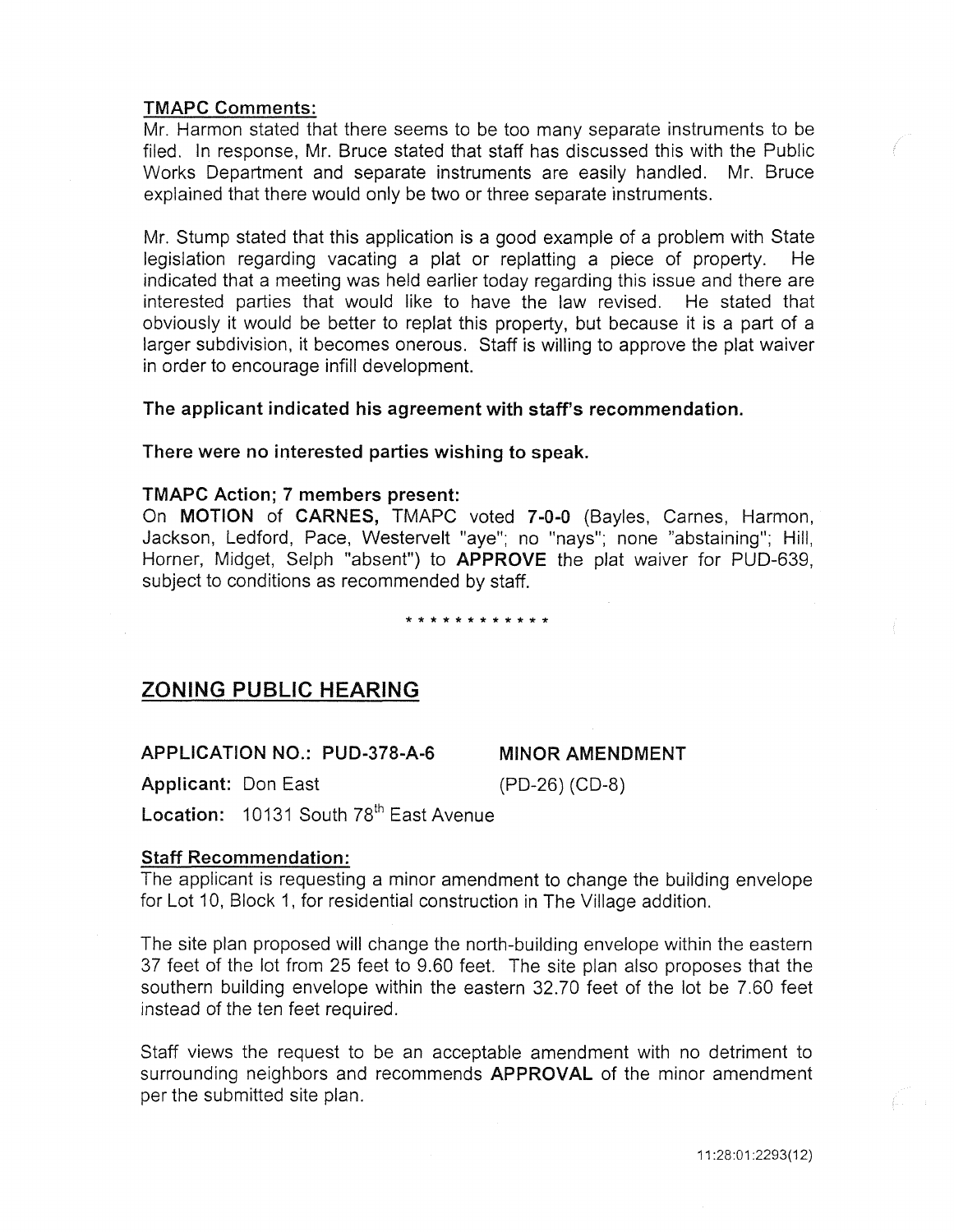# The applicant indicated his agreement with staff's recommendation.

## There were no interested parties wishing to speak.

#### TMAPC Action; 7 members present:

On MOTION of HARMON, TMAPC voted 7-0-0 (Bayles, Carnes, Harmon, Jackson, Ledford, Pace, Westervelt "aye"; no "nays"; none "abstaining"; Hill, Horner, Midget, Selph "absent") to APPROVE the minor amendment for PUD-378-A-6 as recommended by staff.

#### \* \* \* \* \* \* \* \* \* \* \* \*

# APPLICATION NO.: PUD-575-A/Z-6611-SP-2 MAJOR AMENDMENT

Applicant: Eric G. Sack (PD-18) (CD-8)

Location: North of northeast corner of East 81<sup>st</sup> Street and South Mingo

#### Staff Recommendation:

This major amendment and corridor site plan pertains to Development Area B of PUD-575. The subject tract contains approximately 5.74 acres and is located north of the northeast corner of East 81<sup>st</sup> Street and South Mingo Road. The subject tract has 235.40 feet of frontage on South Mingo Road and is 822 feet deep. The tract has been approved for a mini-storage and accessory dwelling and office for a manager. This proposed major amendment and corridor site plan would permit the development of an assisted living facility with a maximum floor area of 30,000 square feet. The proposal would also permit the previously approved mini-storage uses and standards.

As stated above, the subject tract is Development Area B of PUD-575. The tract is abutted on the east by vacant AG zoned property; on the north by vacant CO zoned tract; and on the south by Development Area A of PUD-575, which has been approved for multifamily uses. To the west of the tract, across South Mingo Road is a recreational area that is part of a residential subdivision zoned RS-3/PUD-460.

Staff finds the uses and intensities of development proposed and as modified by staff to be in harmony with the spirit and intent of the Code. Based on the following conditions, staff finds PUD-575-A/Z-6611-SP-2 as modified by staff, to be: (1) consistent with the Comprehensive Plan; (2) in harmony with the existing and expected development of surrounding areas; (3) a unified treatment of the development possibilities of the site; and (4) consistent with the stated purposes and standards of the PUD Chapter of the Zoning Code.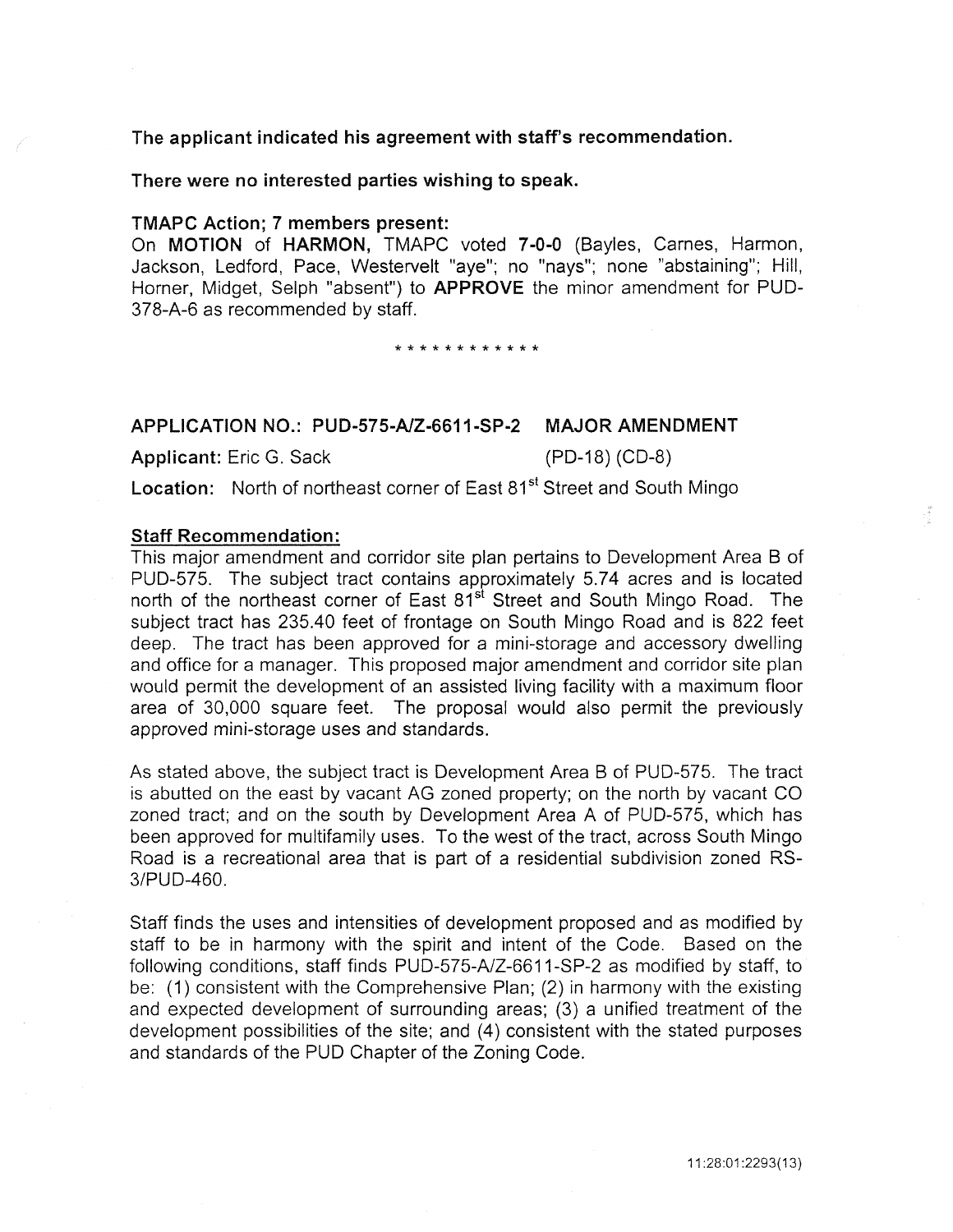Therefore, staff recommends APPROVAL of PUD-575-A/Z-6611-SP-2 subject to the following conditions:

- 1. The applicant's Outline Development Plan and Text be made a condition of approval, unless modified herein.
- 2. Development Standards:

# Standards for Development Alternative I

# Land Area:

| Gross | 5.7426 Acres | 250,146 SF |
|-------|--------------|------------|
| Net.  | 5.4538 Acres | 237,567 SF |

# Permitted Uses:

Mini-storage and accessory dwelling and office for manager.\*

| <b>Maximum Floor Area (Total):</b> |                                                  | 52,000 SF                      |
|------------------------------------|--------------------------------------------------|--------------------------------|
|                                    | Climate-controlled 35-foot tall storage building | 23,200 SF                      |
|                                    | 15-foot tall storage buildings                   | 25,800 SF                      |
|                                    | Accessory dwelling & office for manager          | 3,000 SF                       |
|                                    | <b>Maximum Land Coverage of Buildings</b>        | $30\%$                         |
|                                    | Maximum Building Height:                         |                                |
|                                    | Climate-controlled 35-foot tall storage building | Two story, not exceeding 35 FT |
|                                    | 15-foot tall storage buildings                   | One story, not exceeding 15 FT |
|                                    | Accessory dwelling & office for manager          | Two story, not exceeding 35 FT |
|                                    | Minimum Building Setbacks:                       |                                |
|                                    | From the centerline of South Mingo Road          |                                |
|                                    | Accessory dwelling & office for manager          | 85 FT                          |
|                                    | Other buildings                                  | 140 FT                         |
|                                    | From north boundary                              | 30 FT                          |
|                                    |                                                  |                                |

From south boundary From east boundary From regulatory floodplain 20FT 11 FT 0 FT

\*No warehouse uses will be allowed. Storage will be in individual units. A floor plan of all storage units will be submitted as part of the detail site plan.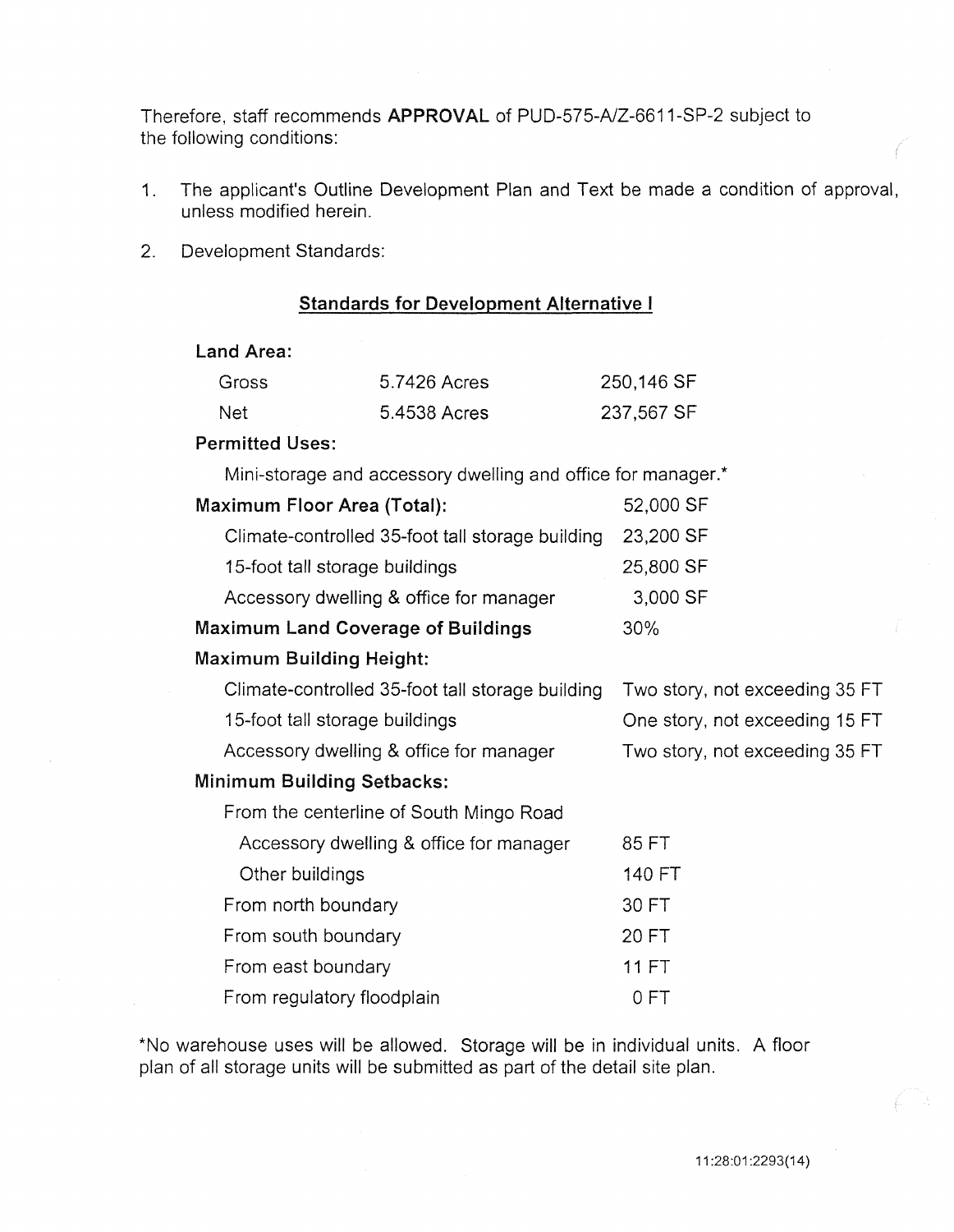# Parking Ratio:

As provided within the applicable use unit.

# Minimum Interior Landscaped Open Space: 15% of street yard.

## Screening:

A combination of a six-foot screening fence or building wall may be required at detail site plan approval along any boundary of the mini-storage development which abuts residential areas.

# Signs:

No wall signage will be allowed on any building walls of the climate-controlled 35 foot-tall storage building, except a wall sign may be allowed on the west-facing wall, which size and style shall be approved by the TMAPC at detail site plan approval.

Wall signs will only be allowed on the west-facing building wall of the manager's residence/office. Wall signs may be allowed on the north-, west- and southfacing walls of an architectural tower as depicted in the concept elevations for PUD-575-1 if the signage is limited to .5 square feet of display surface area for each lineal foot of tower building wall and no other wall signage is allowed on the residence/office. One monument style ground sign is permitted with a maximum height of eight feet and a maximum display surface area of 64 square feet.

# Building Design Limitations:

The second floor windows facing the north of the climate-controlled 35-foot-tall storage building shall have a minimum sill height of six feet or shall be constructed of obscure glass.

The exterior surface of the first floor of the climate-controlled 35-foot tall storage building shall be of pre-cast textured concrete. The materials and color of the exterior surface of the second floor shall be approved by TMAPC at the time of detail site plan review.

# Standards For Development Alternative II

As a mutually exclusive alternative use to the proposed mini-storage use, an assisted living facility shall be permitted subject to the following development standards.

# Land Area:

**Gross** 

Net

5.7426 Acres 250,146 SF 5.4538 Acres 237,567 SF

Permitted Uses:

Assisted living facility as included within Use Unit 8.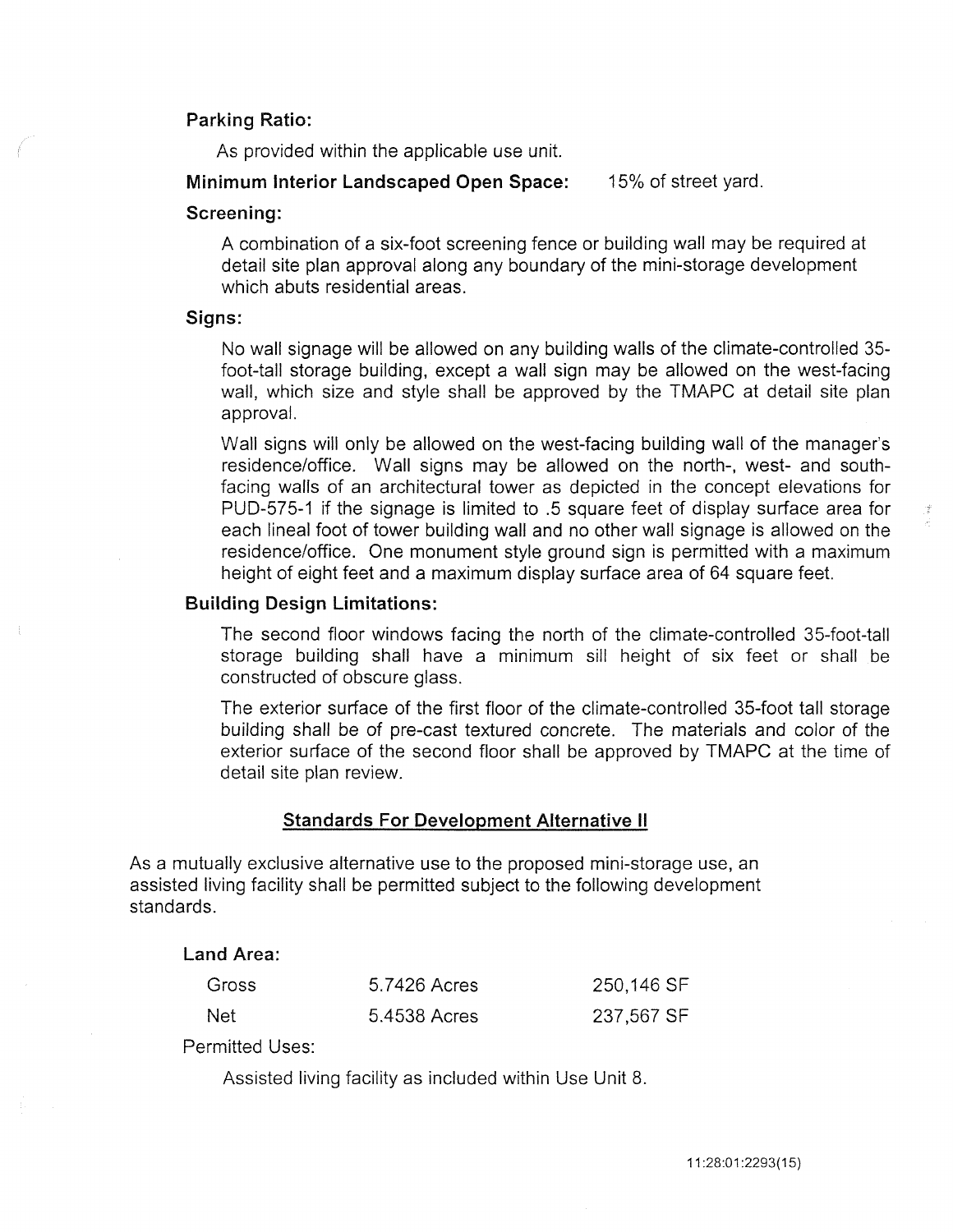| Maximum Floor Area:                     | 30,000 SF                     |
|-----------------------------------------|-------------------------------|
| Maximum Floor Area Ratio:               | .5                            |
| Maximum Land Coverage of Buildings      | 30%                           |
| Maximum Building Height:                | Two story not to exceed 35 FT |
| Minimum Building Setbacks:              |                               |
| From the centerline of South Mingo Road | 85 FT                         |
| From north boundary                     | 30 FT                         |
| From south boundary                     | 20 FT                         |
| From east boundary                      | <b>11 FT</b>                  |
| From regulatory floodplain              | 0 FT                          |
| Parking Ratio:                          | .50 per dwelling unit         |
| Minimum Interior Landscaped Open Space: | 15% of street yard.           |
|                                         |                               |

Signs:

One ground sign is permitted, with a maximum height of eight feet and a maximum display surface area of 65 square feet.

Wall signs are not permitted.

- 3. There shall be no development in the regulatory floodplain.
- 4. The subject tract (PUD-575-A/Z-6611-SP-2) may derive its principal access from South Mingo Road as granted by a Board of Adjustment variance (Case No. 18387) from the internal collector street requirement.
- 5. No zoning clearance permit shall be issued for a lot within the PUD until a detail site plan for the lot, which includes all buildings, parking and landscaping areas, has been submitted to the TMAPC and approved as being in compliance with the approved PUD development standards.
- 6. A detail landscape plan for each lot shall be approved by the TMAPC prior to issuance of a building permit. A landscape architect registered in the State of Oklahoma shall certify to the zoning officer that all required landscaping and screening fences have been installed in accordance with the approved landscape plan for the lot, prior to issuance of an occupancy permit. The landscaping materials required under the approved plan shall be maintained and replaced as needed, as a continuing condition of the granting of an occupancy permit.
- 7. No sign permits shall be issued for erection of a sign on a lot within the PUD until a detail sign plan for that lot has been submitted to the TMAPC and approved as being in compliance with the approved PUD development standards.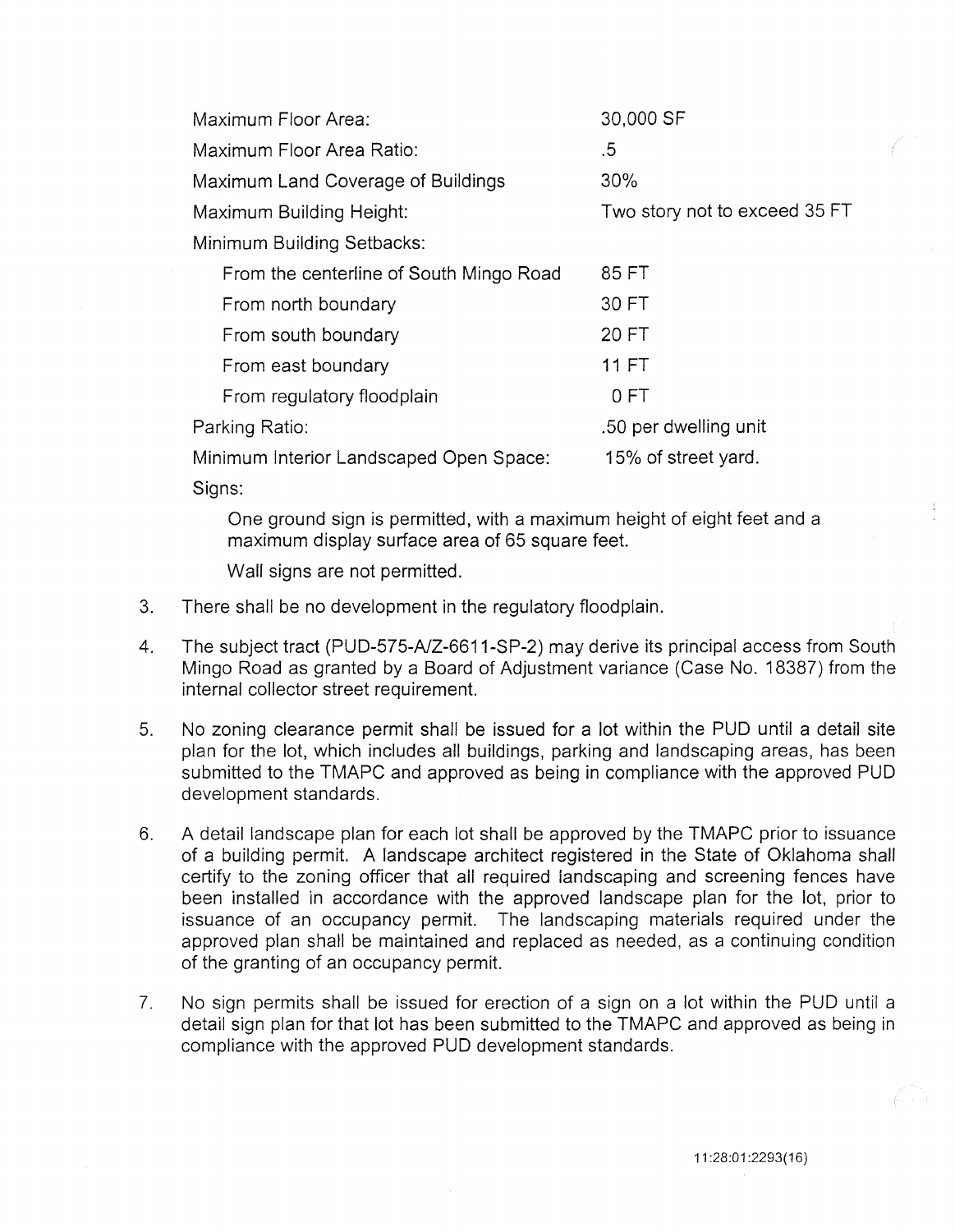- 8. All trash, mechanical and equipment areas, including building mounted, shall be screened from public view in such a manner that the areas cannot be seen by persons standing at ground level.
- 9. Lighting used to illuminate the subject tract shall be so arranged as to shield and direct the light away from adjacent residential areas. Shielding of such light shall be designed so as to prevent the light-producing element of the light fixture from being visible to a person standing in adjacent residential areas or street right-of-way.
- 10. The department public works or a professional engineer registered in the State of Oklahoma shall certify to the appropriate City official that all required stormwater drainage structures and detention areas serving a lot have been installed in accordance with the approved plans prior to issuance of an occupancy permit on that lot.
- 11. No building permit shall be issued until the requirements of Section 1107F of the Zoning Code have been satisfied and approved by the TMAPC and filed of record in the County Clerk's office, incorporating within the restrictive covenants the PUD conditions of approval and making the City beneficiary to said covenants that relate to PUD conditions.
- 12. Subject to conditions recommended by the Technical Advisory Committee during the subdivision platting process, which are approved by TMAPC.
- 13. Approval of the PUD is not an endorsement of the conceptual layout. This will be done during detail site plan review or the subdivision platting process.
- 14. There shall be no outside storage of recyclable material, trash or similar material outside a screened receptacle, nor shall trucks or truck trailers be parked in the PUD except while they are actively being loaded or unloaded. Truck trailers shall not be used for storage.

# The applicant indicated his agreement with staff's recommendation.

# There were no interested parties wishing to speak.

# TMAPC Action; 7 members present:

On MOTION of HARMON, the TMAPC voted 7-0-0 (Bayles, Carnes, Harmon, Jackson, Ledford, Pace, Westervelt "aye"; no "nays"; none "abstaining"; Hill, Horner, Midget, Selph "absent") to recommend APPROVAL the major amendment and Corridor Site Plan for PUD-375-A/Z-6611-SP-2, subject to conditions as recommended by staff.

 $\frac{4}{3}$